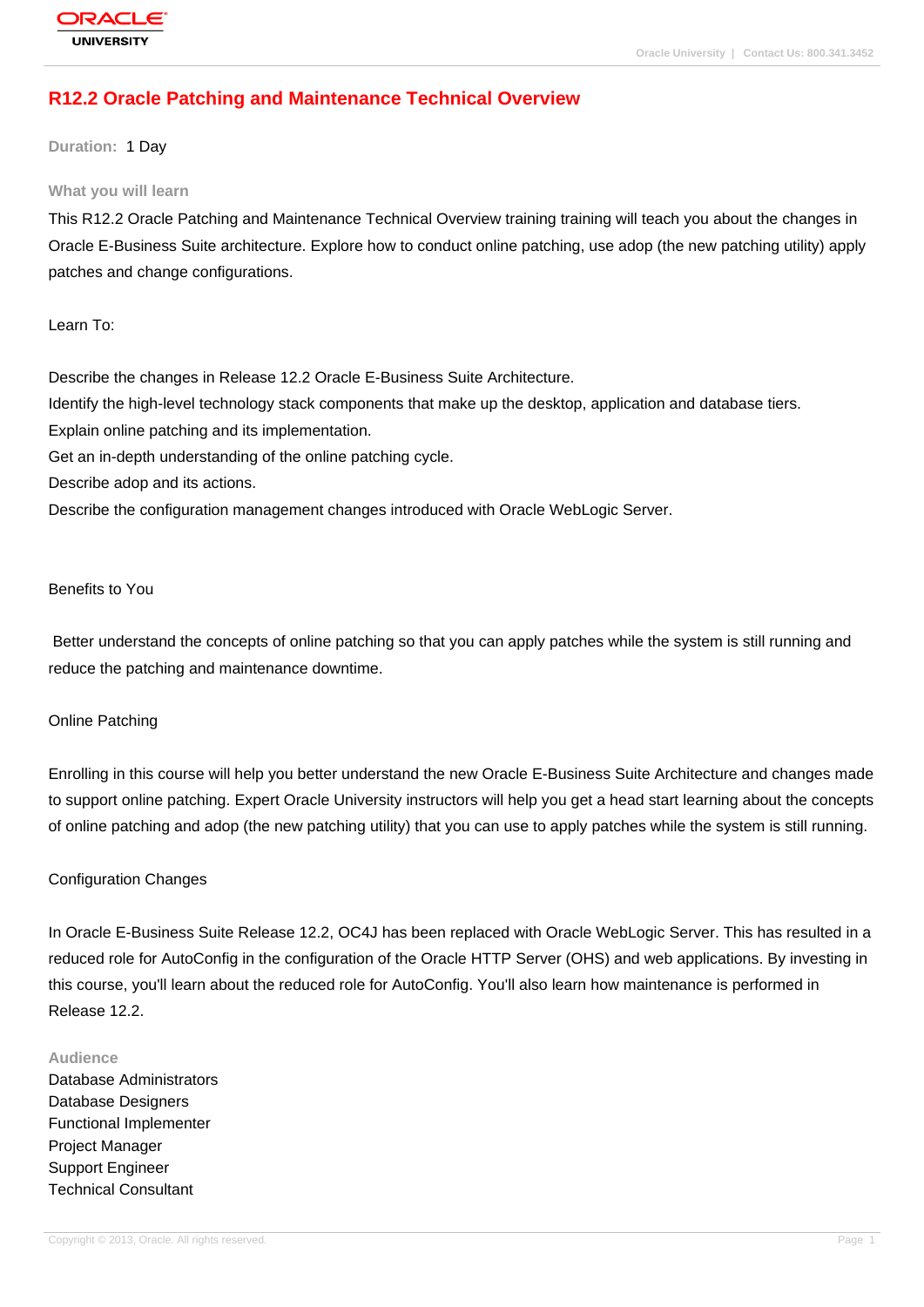### **Course Objectives**

Describe the changes in R12.2 Oracle E-Business Suite Architecture

Learn about online patching

Understand the online patching cycle

Learn how to use adop

Understand how Release 12.2 uses Oracle WebLogic Server

### **Course Topics**

# **Oracle E-Business Suite Architecture**

Introduction to Oracle E-Business Suite Oracle E-Business Suite Architecture Oracle E-Business Suite Multi-Tier Architecture Desktop Tier Application Tier Database Tier Oracle Homes Architecture Oracle E-Business Suite Technology Layer

# **Online Patching Concepts**

Patch Types, Terminology, and Components Patch Creation and Patching Order Patching Utilities Introduction to Online Patching Architectural Changes to Support Online Patching Database Implementation Editioning Views and the Application Data Model Phases of the Online Patching Cycle

# **Running the AD Online Patching Utility**

AD Online Patching Utility Running the adop Utility adop Commands Executing the Patching Cycle Status of a Patching Cycle Patching in Multi-Node Environments adop Remote Invocation Hotpatch Mode

# **AutoConfig and Configuration Changes**

Reduced Role for AutoConfig Configuration Tools New AutoConfig Tools for System Configuration Service Groups and Services in Release 12.2 AutoConfig Managed Service Groups and Services Managing Oracle HTTP Server Configurations